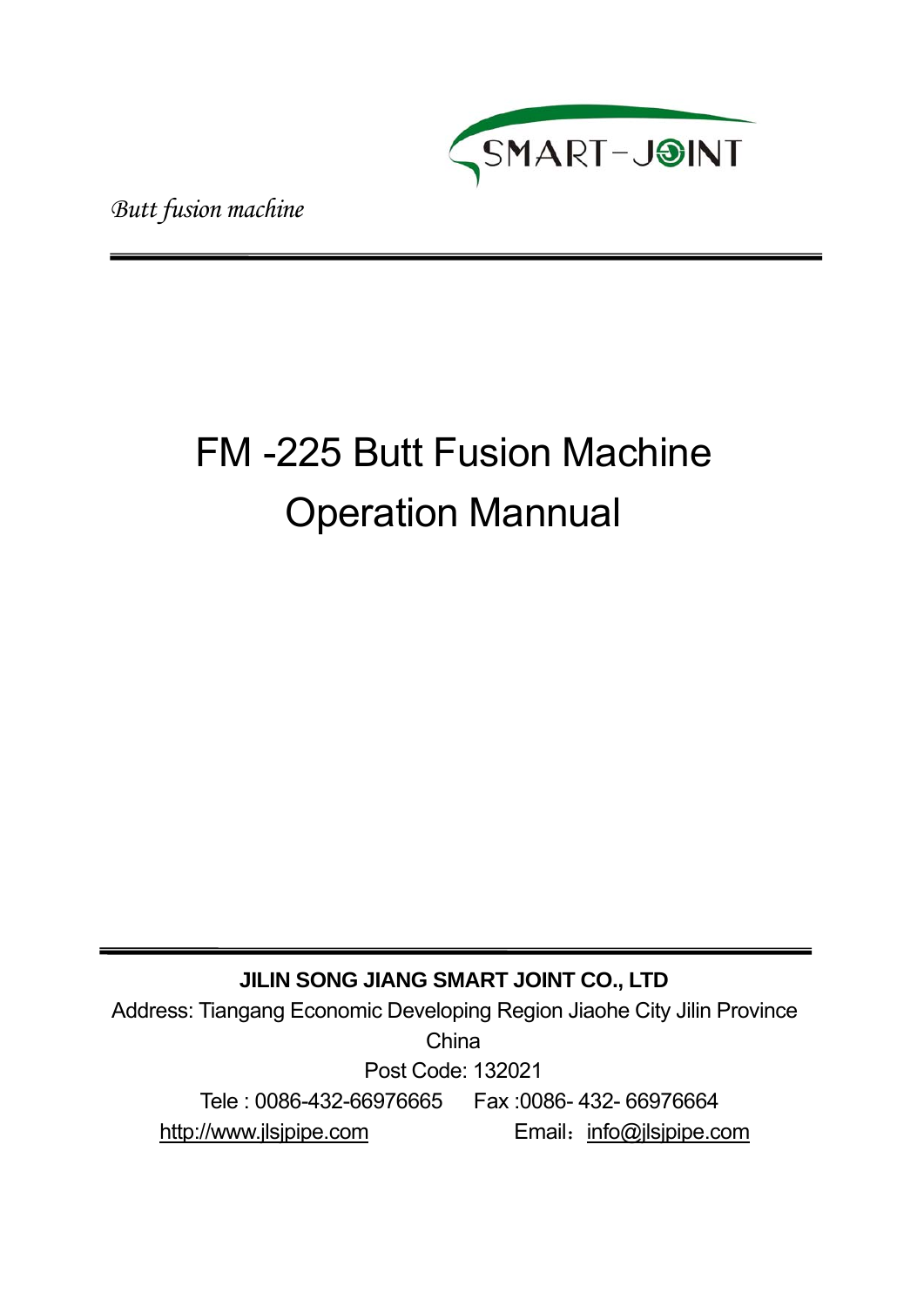#### **1 Equipments Introduction**

FM-225 butt fusion machine is applicable to the butt fusion jointing of PE and PP plastic pipe between Dn225-90mm.

The base framework adopts the structure of two clamps, which leads to the accurate positioning of the pipe. Adjusting 4 locking bolts on the clamps can calibrate the jointing ends of the pipe conveniently. The design of inclined opening plane makes the loading and unloading process quite convenient.

The hydraulic operation by hand is accurate. The pressure is displayed on the manometer.

The electric planning tool shave the end of pipe.The machine is very light, can move easily.

#### **2 Names of Components**

FM-225 Butt Fusion machine sketches

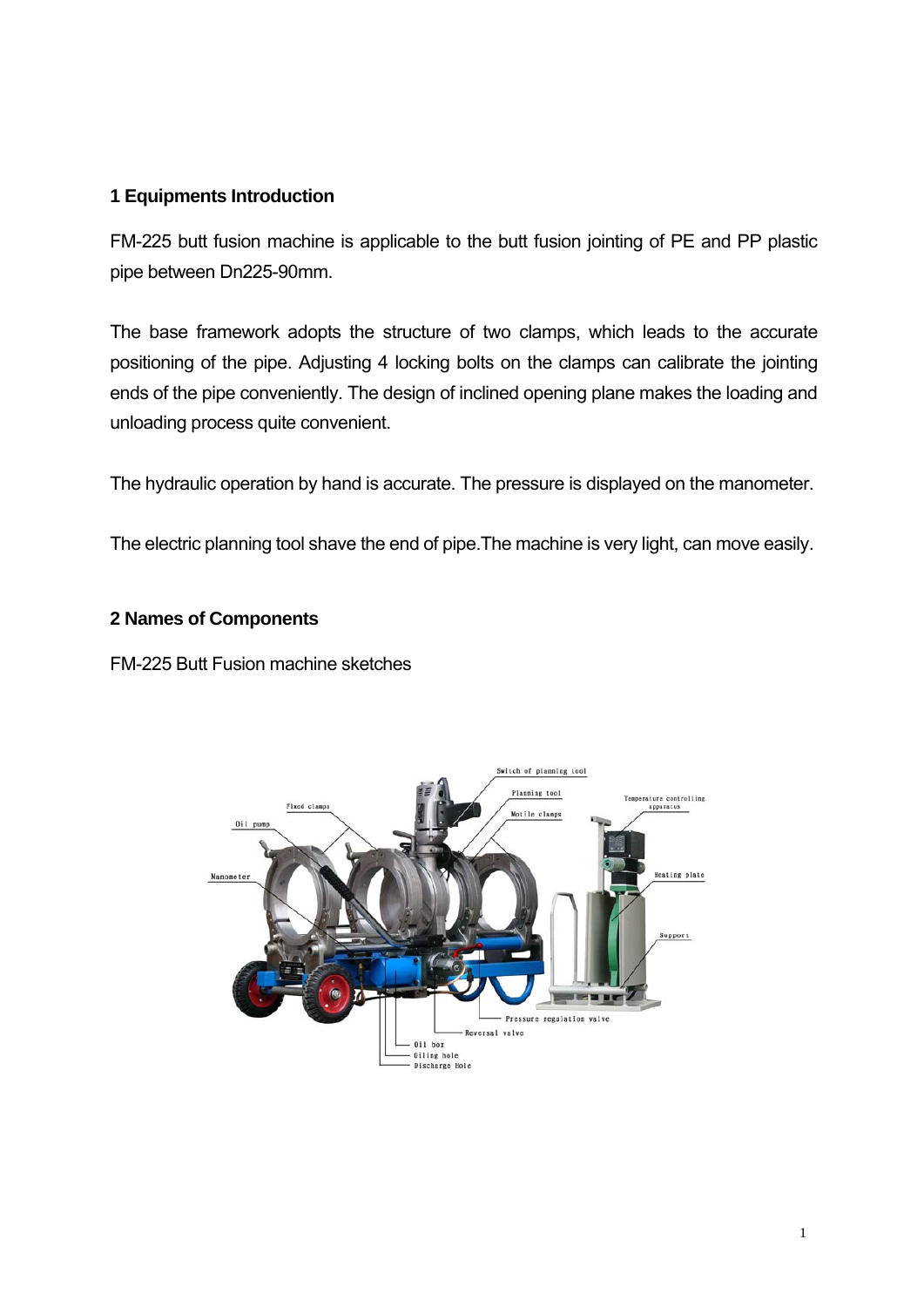# **2.1 Valve function and pressure control**

Shut-off valve which control the oil circuit opening and closing.

When put the valve in:

Position A: The oil circuit open.

Position B: The oil circuit close.





Reversal valve( Fig.2) which controls the movement direction of the motile clamps.

When put the valvle in

Position A, the motile clamps can move backforward;

Postion B, the motile clamps cann't move;

Position C, the motile clamps can move forward.

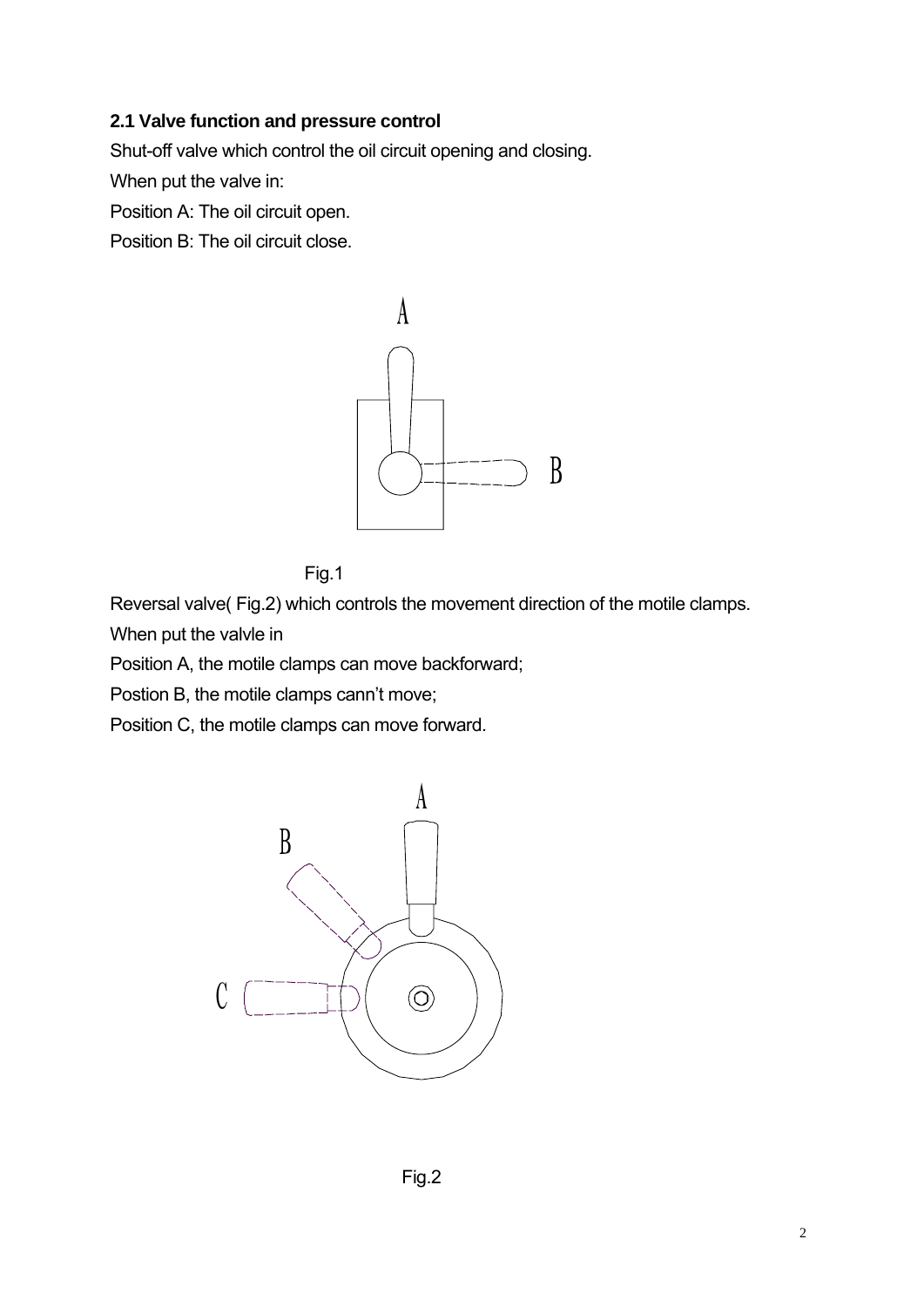Oil pump lever: Provide the force to make the motile clamp move.

# **How to increase the pressure?**

- A:Shut-off valve in position A
- B:Reversal valve in postion C
- C:Operate oil pump lever, increased pressure displayed on the manometer.

# **How to decrease the pressure?**

A:Shut-off valve in position A

B:Move reversal valve from postion C to A or B, the pressure decrease.

# **How to maintain the pressure?**

A:Move Shut-off valve from position A to postion B

# **3 Main technical parameter**

- 3.1 Largest Work Pressure: 7.5 Mpa:
- 3.2 Cylinder surface: 862 mm<sup>2</sup> (double urns):
- 3.3 Power Supply Voltage:240V% .AC; planning tool Voltage: 240V.AC; Heating plate Voltage: 240V.AC;

If the voltage of power supply differs from the one in China (AC: 220V < single-phase >). you can choose to use an AC generator group or inform us when you place an order, we will try our best to satisfy your requirement.

- 3.4 Total Power: 2.2 KW; Heating plate power: 1.5 KW; Planning tool power: 0.7 KW.
- 3.5 Scope of heating plate temperature: 170~250℃.
- 3.6 Welding Materials applied: PE, PP.
- 3.7 Liquid pressure oil: YB-46N or YB-32N the anti- whets liquid pressure oil.
- 3.8 Clamp jaws:Φ200、(Φ180)、Φ160、(Φ140) 、Φ125、Φ110、Φ90、 Φ75 Note: the specifications in parenthesis required can be manufactured only.

# **4 Operation method**

# **4.1 Operation condition requirement**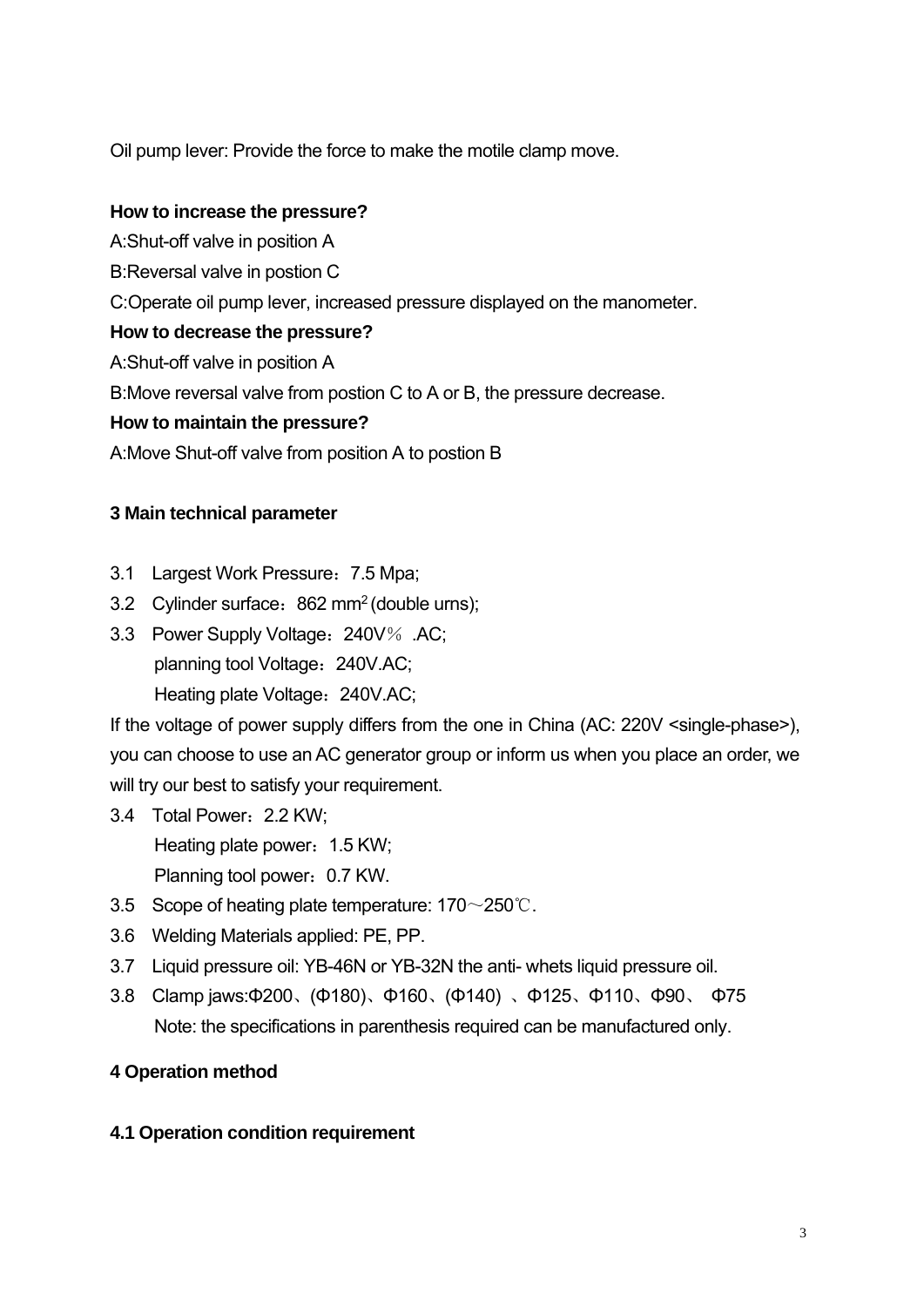#### **4.11The power cable requirment**

The power cable must be the rubber power cable  $(3 \times 1.5 \text{ mm}^2)$  that can bear the physical impact and the chemistry corrosion. When the length of electric cable is longer than 100 meters, its section area should be larger than  $(3\times2.5 \text{ mm}^2)$  square millimeter.

The whole workplace must have an earthing.

#### **4.12 The operator requirement**

The operator must be trained so that he can professional operate the machine. At least there should be 2 persons in charge of the whole welding process. One operates butt fusion machine, the other takes the responsibility for assistance and supervison.

#### **4.13 The climate condition requirement**

Climate condition under gale and storm are not suitlable for welding.

When environmental temperature is lower than 0℃, welding operation need be carried out in cold shed, and two end of pipe should be closed to prevent the cold wind from influencing the welding quality.

When environmental temperature is higher than 25℃, measures should be taken to prevent the sunlight from influencing the welding quality.

# **4.2 Welding parameter calaculation formula**

# **4.21 Formula**

System Welding Pressure  $(P_1)$  = System Driving Pressure  $(P_0)$  + Standard Welding Pressure(P<sub>2</sub>)

#### **4.22 Time Process of welding**

Followed diagram displays the pressure in the different period in a whole welding process.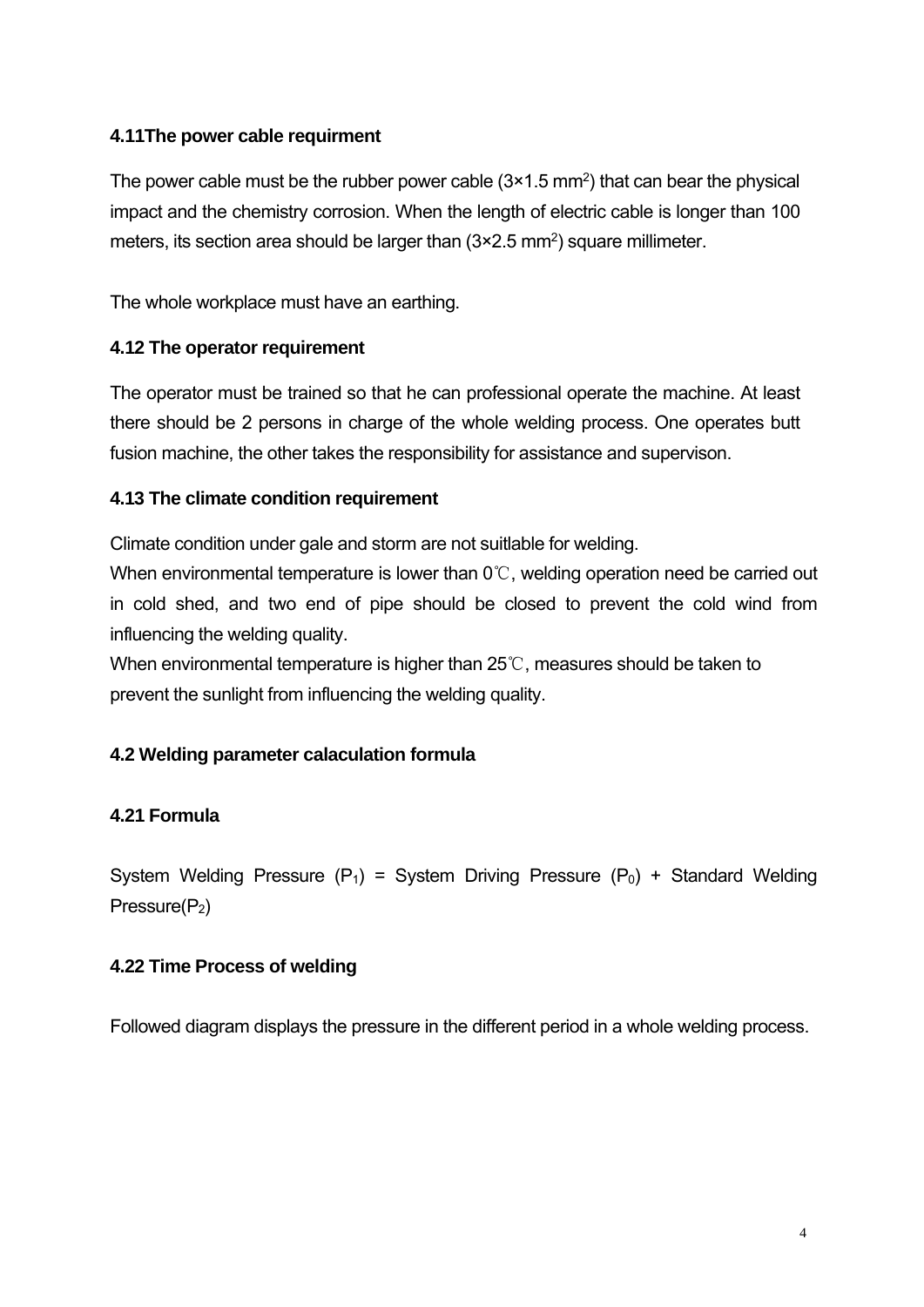

Welding process is divided into five phases:

- a) Heating phase:  $t_1$  correspondent pressure  $P_1 = P_0 + P_2$
- b) Heat obsorption phase  $t_2$  correspondent pressure  $P_0$
- c) Heating plate take-out phase  $t_3$
- d) Welding phase:  $t_4$  correspondent pressure  $P_1$
- e) Cooling phase:  $t_5$  correspondent pressure  $P_1$

#### **4.22 System driving pressure P0**

Load and fix the pipe well.

Regulate the reversal valve to position C and shutt-off valve to postion A , operate the oil pump lever slightly until the motile clamp can move forward.

Record the pressure which is the system driving pressure P0.

#### **4.23 Standard Pressure P2 formula**

```
0.15πe (Dn-e)
     P2= —————————— (Mpa)
                 S
e: thickness(mm)
π:3.1416
```

```
Dn: diameter(mm)
```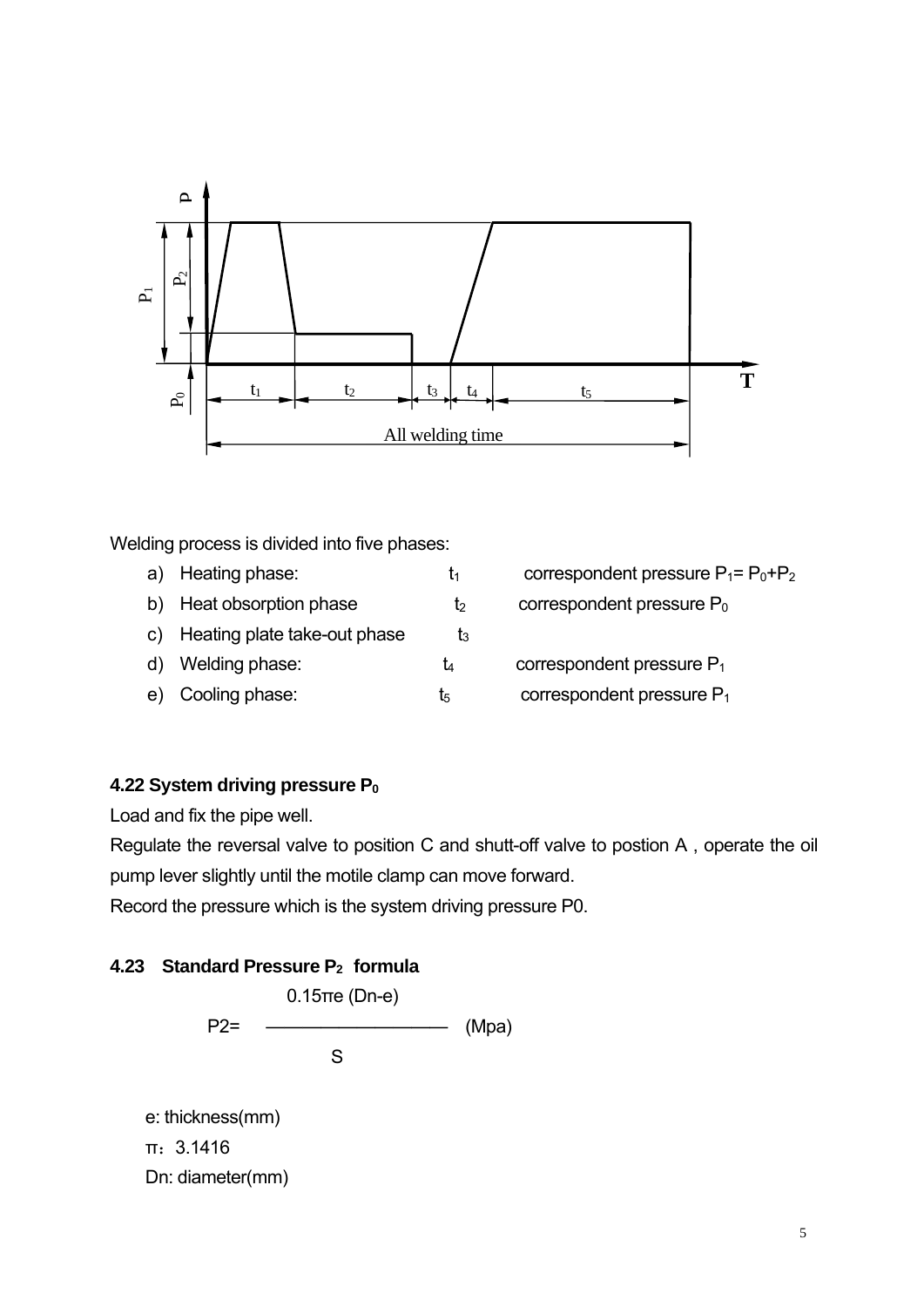S: Surface of hydraulic cylinder (mm2)

0.15: the pressure coefficient of 0.15 Mpa in German standard DVS2207 For Example:

To weld PE80 pipe of SDR 11 in dn 200mm, and chooses FM-225 Butt Fusion Welder. The executive welding standard is DVS 2207:1995. Please calculate the standard welding pressure of the liquid pressure system of the Butt Fusion Welder.

Have already known: Dn=200 mm e=18.1 mm S=862mm<sup>2</sup> 0.15πe (Dn-e) 0.15×3.14×18.1×(200-18.1) P2= —————————— = = 1.8 Mpa S 862

#### **4.3 Operation Process**

# **4.31 Connect the power source and set the heating plate temperature**

a. Connect the heating plate, the planning tool with the power supply.

b. The temperature of the heating plate is displayed and controlled by the intelligent temperature controlling apparatus on the head of the heating plate. Press " set", then press arrow up and down to set the temperature. Green digits (SV) represent temperature to be set. Red digits(PV) repesent real temperature.



# **4.32 Pipe loading**

Clean the inside and outside of the pipe to be joined by wiping with a clean lint-free cloth.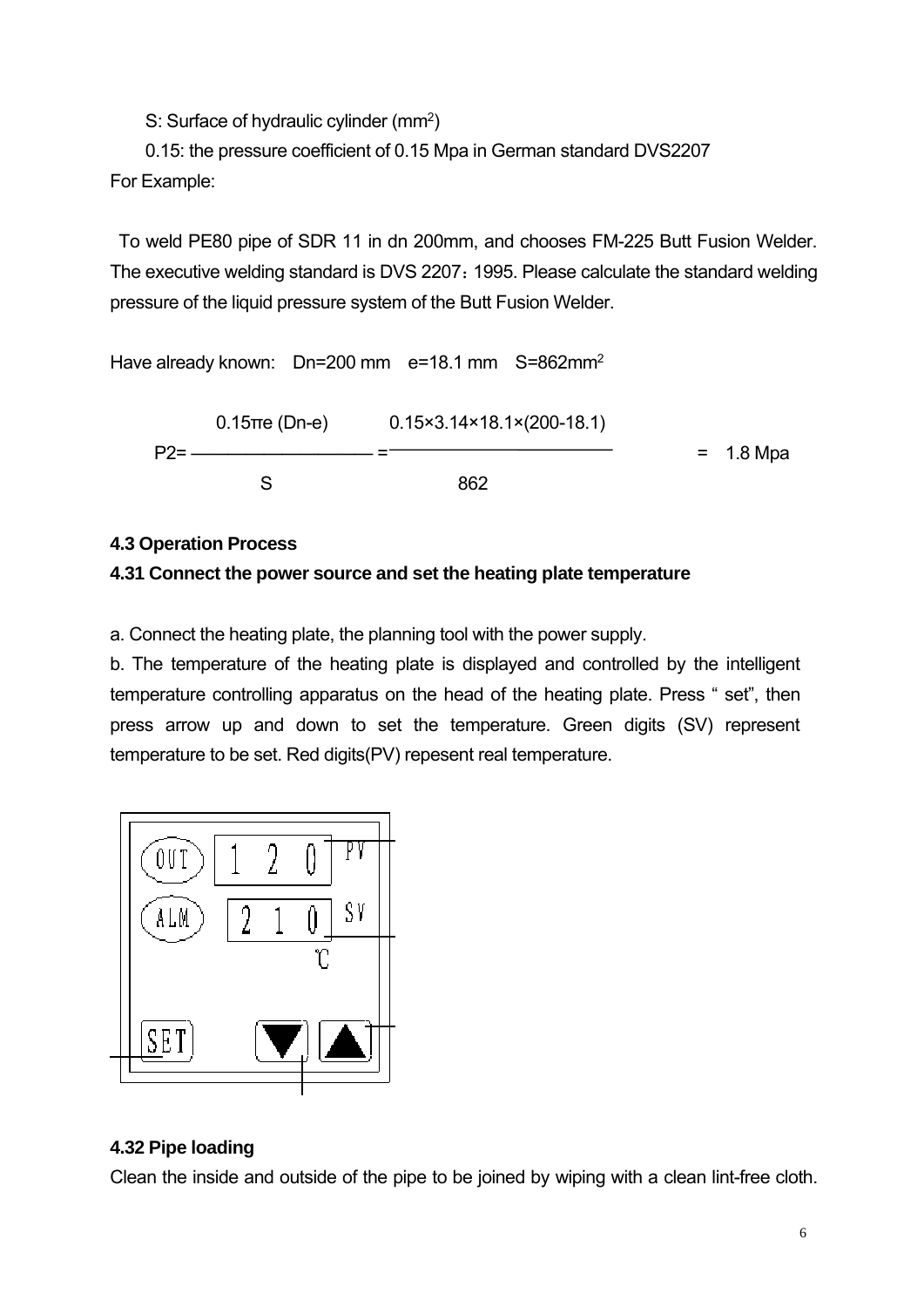Remove all foreign matter. Tighten all the locknuts on the machine.

# **4.33 Check the system driving pressure Po**

Followed 4.22 then record the system driving pressure P0 . Through calculation to get standard welding pressure P2. Then get P1.

# **4.34 Facing the ends of pipe**

a. Regulate the reversal valve to postion C, operate the oil pump lever to move the motile clamp forward. When pressure reaches facing pressure ( around 2 Mpa), press the switch of facer, start the facing.

b.When the scrap appears continuously, regulate reversal valve from position C to position A, continue 2 circles facing, then loose the the switch of facer to stop the facing.

c. Operate oil pump lever move the motile clamp backward. Take out the facer.

c.Take out the facer and check the ends.

# **4.35 Check the mismatch of the ends**

Move the two ends together and check the mismatch, to adjust the minor mismatch by tightening and loosing the locking nuts.

# **4.35 Welding process**

a.Heating process

When the temperature of the heating plate reaches standard requirment, put it between two ends.

Regulate reversal valve in postion C, operate oil pump lever to increase the pressure to P1.

When the pressure reaches P1, regulate shut-off valve to postion B, to colse the oil circuit, under this situation, P1 is maintained.

Start timing and observe the bead.

b. Heat absorption process.